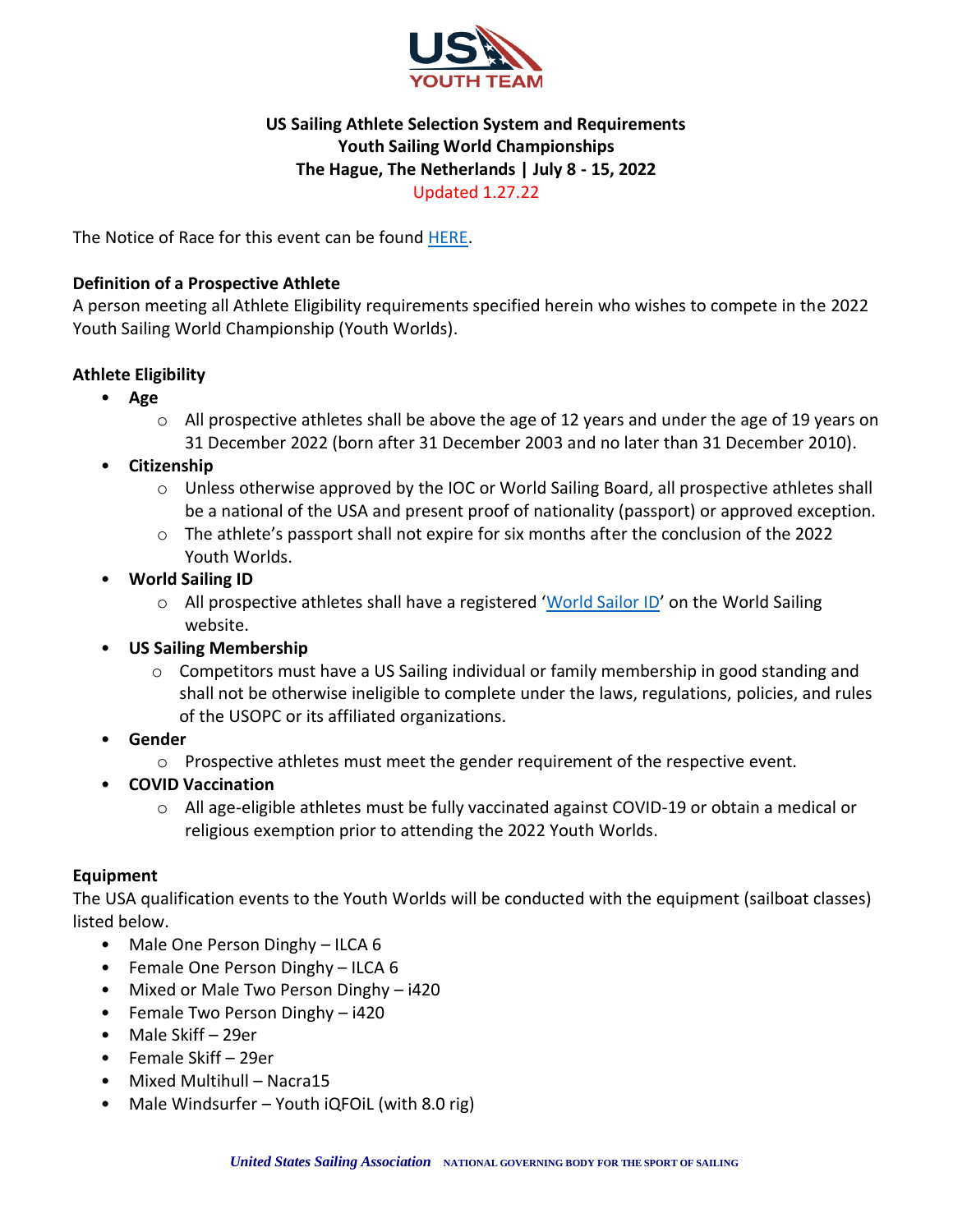

- Female Windsurfer Youth iQFOiL (with 8.0 rig)
- Male Kiteboarding Formula Kite
- Female Kiteboarding Formula Kite

# **USA Selection for the Youth Worlds**

US Sailing's ISC will select one eligible prospective athlete in each of the single-handed classes and one team of two eligible prospective athletes for each of the double-handed classes to represent their country at the 51st Youth Sailing World Championship to be held in The Hague, The Netherlands on July 8-15, 2022. Selection of all classes except the Nacra 15 will be based on a two-event qualification system as described below:

- First Event (for ILCA 6, Nacra15, iQFoil, Formula Kite) and only event for the Nacra 15
	- o US Open Sailing Series-Clearwater | Feb. 4-6, 2022 | Clearwater Yacht Club, Clearwater, FL
- First Event (for 29er, i420)
	- o Midwinters East | Feb. 19-21, 2022 | Miami Yacht Club, Miami, FL
- Second Event (for ILCA 6)
	- o Laser Midwinters West | Mar. 25-27, 2022 | California YC, Marina del Rey, CA
- Second Event (for all other classes except Nacra 15)
	- o ODP Midwinters West | Mar. 25-27, 2022 | Alamitos Bay Yacht Club, Long Beach, CA

If any of these regattas are "non-events" as defined in the Notice of Race for that event, cancelled, or postponed, then the one completed event will be the sole qualifier for that class. If both regattas are "non-events" as defined in the Notice of Race for that event, cancelled, or postponed, the ISC will publish a revised selection procedures as soon as practicable.

Final finishing position, not net points, determines an athlete's/team's points from an event and counts towards series standing; ie: 10th place = 10 points.

Scores from each event are added together for a total combined score; ie: 10th and 3rd place finishes add up to 13 points in the qualification system.

The scores of ineligible teams who compete in these events and finish ahead of eligible teams will still count in this scoring system when factoring an eligible team's score; ie: a 10th place finish is 10 points regardless of the eligibility of athletes/teams finishing 1st through 9th.

Competitors must compete and be scored in both the first and second events to be eligible. Competitors must sail in the same class (and in double-handed classes, with the same teammate) in both the first and second events to be eligible. If there is a series-score tie between two or more boats, they shall be ranked in order of the better score at the second event.

## **Substitutions**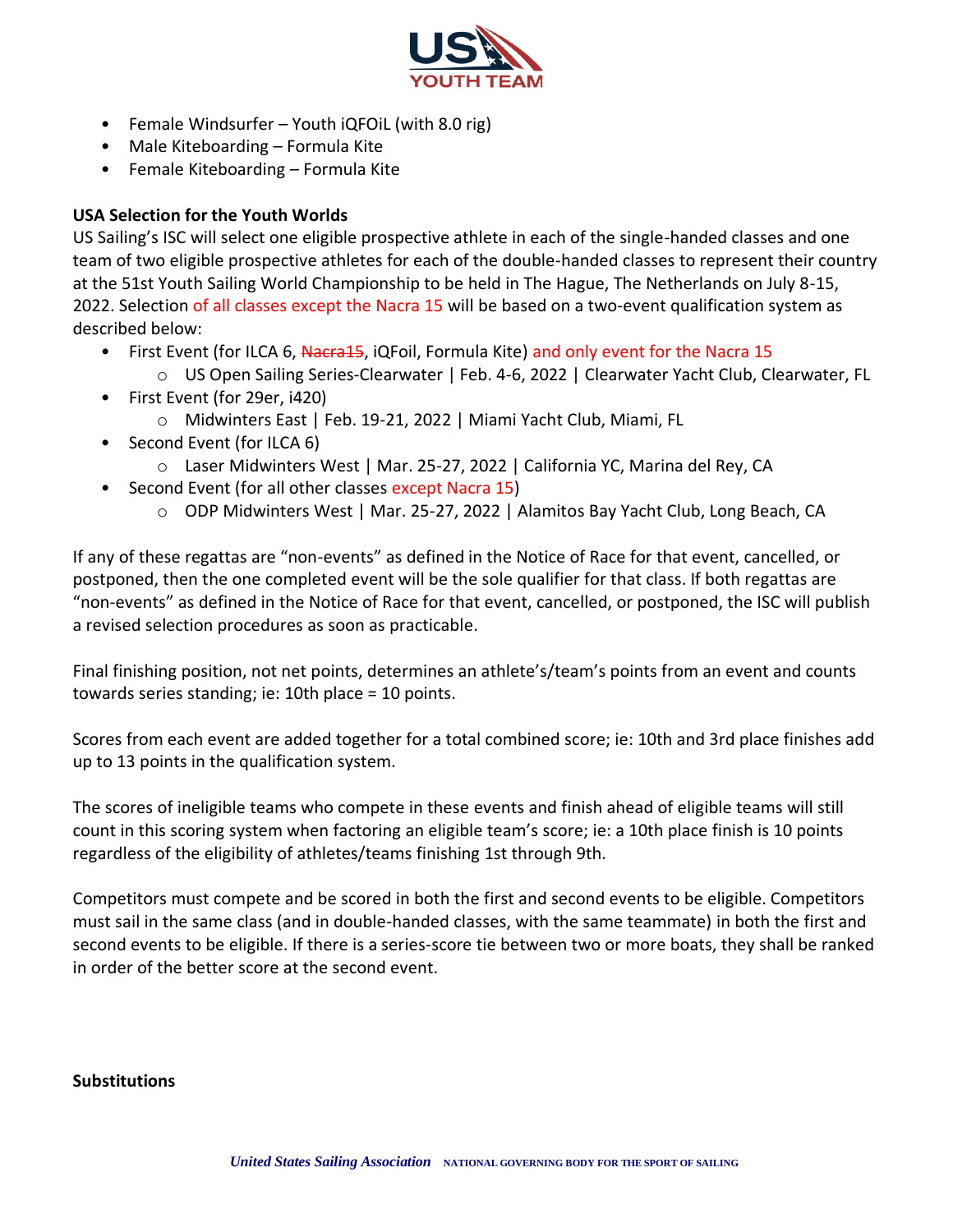

- Should a selected single-handed athlete be unable to compete for any reason, including injury or illness, the next highest-ranking athlete will be selected.
- In double-handed classes, should both selected athletes in a double-handed boat be unable to compete, the next highest-ranking team will be selected. Should only one of the selected athletes (either skipper or crew) be unable to compete after selection, a substitute athlete may be approved by the ISC.
- Athletes shall submit requests for team composition changes in writing to the ISC by contacting [olympic@ussailing.org.](mailto:olympic@ussailing.org) The ISC reserves the right to disapprove the request and select the next highest-ranking team.

## **Athlete Conduct**

Any athlete found to violate the US Sailing Code of Conduct (see Attachment) at any time from the publishing of this document through the commencement of Youth Worlds may not be eligible to represent the USA at Youth Worlds. All decisions regarding an Athlete's violations of the US Sailing Code of Conduct regarding an athlete's eligibility to compete at Youth Worlds will be made by US Sailing, based on the procedures defined in the US Sailing Bylaws and Regulations.

## **ATHLETE OMBUDSMAN**

Athletes who have questions regarding their opportunity to compete that are not answered by US Sailing may contact either of the following:

- US Sailing Athlete Ombudsman, Bob Lane
	- o [rlane@hmallc.com](mailto:rlane@hmallc.com)
- USOPC Ombudsman, Kacie Wallace
	- o [kacie@usathlete.org](mailto:kacie@usathlete.org)
	- o 719-866-2299
	- o Toll-free telephone | 1-(888) ATHLETE (1-888-284-5383)
	- o <https://www.teamusa.org/Athlete-Ombuds>

## **DISCLAIMER**

The Selection Criteria are based on the latest information available to US Sailing.

**AS THE NATIONAL GOVERNING BODY FOR SAILING IN THE UNITED STATES, THE COMMITTEE MAY NOT DISCRIMINATE BASED UPON THE APPLICANT'S RACE, COLOR, RELIGION, AGE, SEX OR NATIONAL ORIGIN, DISABILITY, VETERAN STATUS, SEXUAL ORIENTATION, GENDER IDENTITY OR EXPRESSION, GENETIC INFORMATION, OR ANY OTHER STATUS PROTECTED BY FEDERAL, STATE AND LOCAL LAW, WHERE APPLICABLE.**

## **2022 Code of Conduct**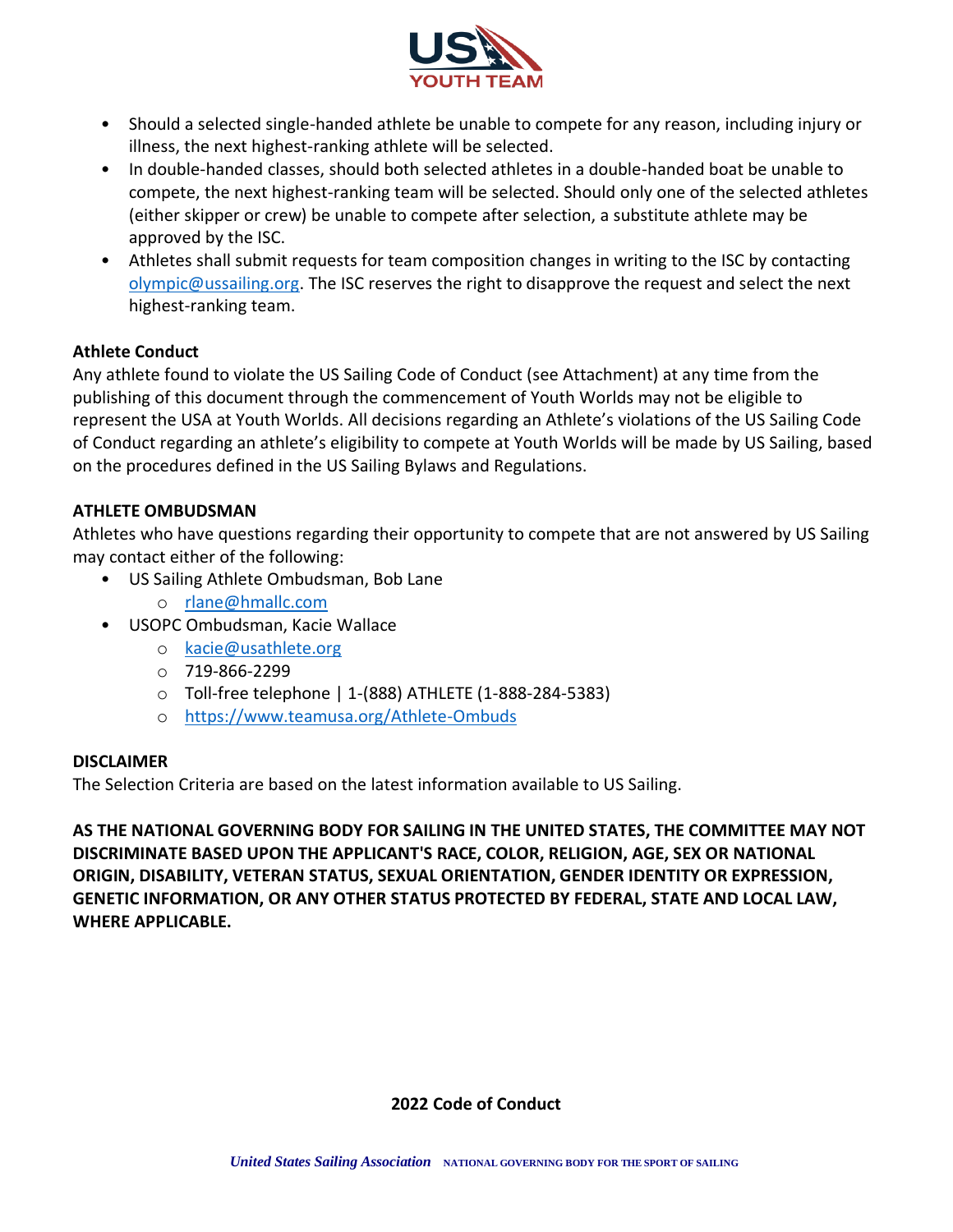

# **US Sailing Olympic Development 2022 Travel Teams & Youth Sailing World Championship**

The Athlete hereby pledges to uphold the spirit of US Sailing's Code of Conduct (the "Code"), which offers a guide to the Athlete's conduct as a member of the Travel Team. The Athlete acknowledges that he or she has a right to a hearing if the opportunity to compete is denied or if charged with a violation of this Code.

The Athlete commits to familiarization with the Code and understands that acceptance of its provisions is a condition of selection to the Travel Team. Failure to meet any term in the Code of Conduct will not be tolerated. Athletes who violate the Code of Conduct will be subject to a disciplinary review by US Sailing and penalties that may include suspension or removal from the Travel Team.

- Shall abide by all rules related to the selection procedures as approved by US Sailing;
- Shall exercise good judgment and conduct themself with honesty, integrity, and respect for others at all times, including acting in a sportsmanlike manner consistent with the spirit of fair play;
- Shall maintain a level of fitness and competitive readiness that will permit performance at the maximum of the athlete's abilities;
- Shall follow the World Sailing Anti-Doping Code, the World Anti-Doping Code and the United States Anti-Doping Protocol, acknowledging the World Sailing, World Anti-Doping Agency and US Anti-Doping Agency rules and regulations concerning the use of banned methods and substances. Drug testing may take place during the event;
- Is not currently serving an Anti-Doping Agency violation and does not have a pending or unresolved violation charge;
- Shall review medications on [www.globaldro.com](http://www.globaldro.com/) and determine if any medications are considered Prohibited. If considered Prohibited, athletes will have to apply for a TUE, Therapeutic Usage Exemption. Any questions should be sent to [olympic@ussailing.org;](mailto:olympic@ussailing.org)
- Shall be familiar with and follow the SafeSport rules, policies, and procedures adopted by the U.S. Center for SafeSport, as such rules may be amended from time to time;
- Shall successfully complete SafeSport training upon signing the Code of Conduct. Training is required every year, with a refresher course for those who have previously completed the SafeSport Training;
	- o To complete the training: go to [US Sailing's SafeSport Training page](https://www.ussailing.org/competition/resources/safesport-us-sailing/#4).
	- o Select "[Existing User Login](https://safesporttrained.org/#/public-dashboard)" or "[New User Registration](https://safesporttrained.org/#/signup-form)" as appropriate
	- o Follow instructions for online training
- Shall complete a background check through the screening company retained by US Sailing, Hire Image, upon signing the Code of Conduct and promptly complete this screening after receiving the e-mail prompt by Hire Image;
- Shall not engage in any conduct that is criminal under any laws applicable to the athlete, including, but not limited to laws governing the possession and use of drugs and alcohol and providing of drugs to any person and of alcohol to minors;
- Is eligible to compete under the rules of World Sailing;
- Shall refrain from conduct detracting from athlete's ability or that of teammates to attain peak performance;